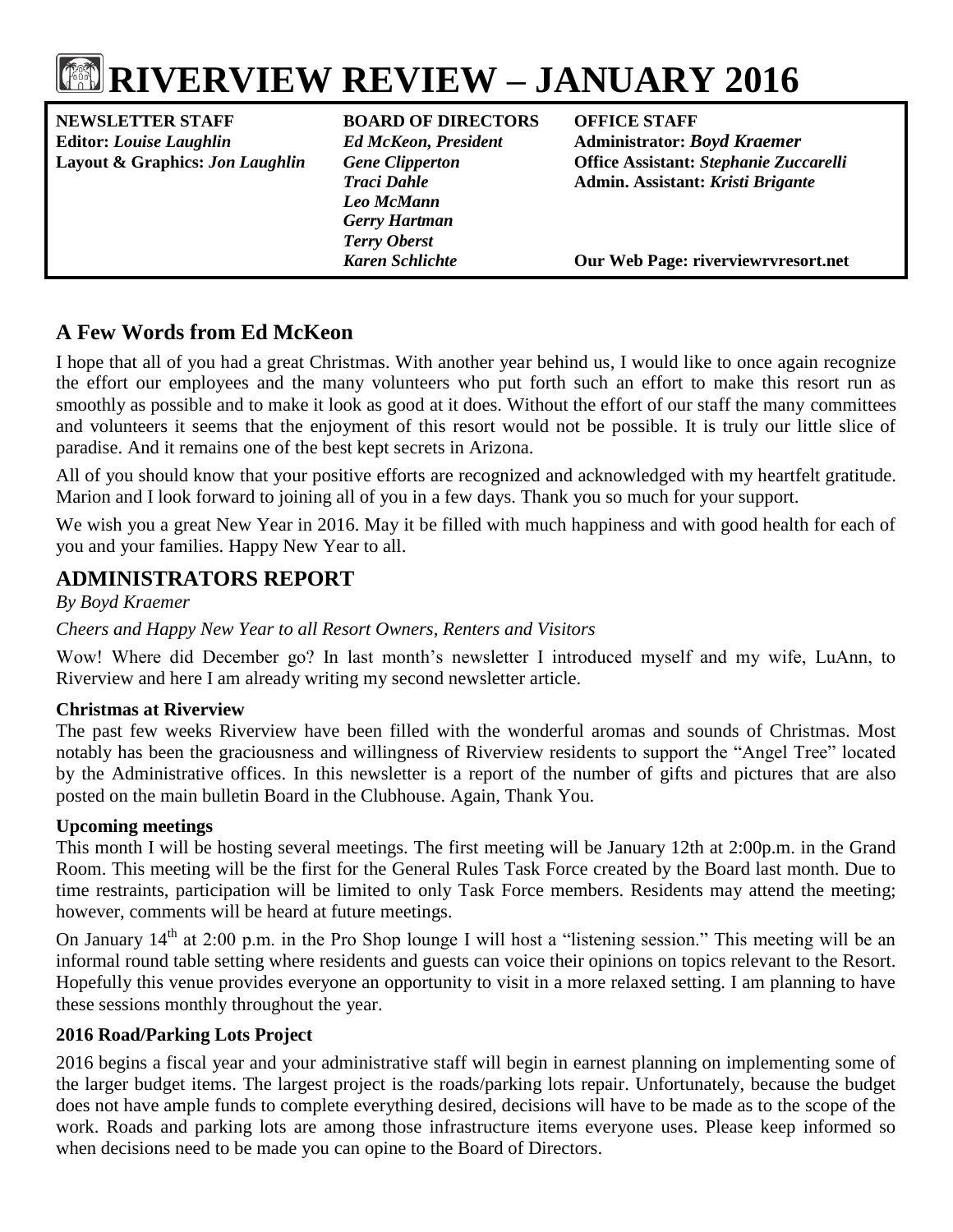#### **Annual Meeting**

The Annual Board meeting and election of Board members will be February 24<sup>th</sup>. Mark your calendars and be sure to vote.

#### **Computer Opportunity**

Interesting enough I noticed the past several months the main reason (not counting buying stamps) for residents and renters visiting the office are issues with modems, routers, lap tops, I-pads and of course, computers. These electronic devices require cables, passwords and internet access, which are confusing to the many of us whom are not "computer savvy." I believe there is an opportunity for someone in the Park to host a basic computer class. This person or persons would have the knowledge and the experience to teach others. Maybe it could be held monthly. If anyone has an interest, please contact my office.

Stay warm!

## **TREASURER REPORT**

#### *By Karen Schlichte*

I hope you all had a wonderful Christmas and wishing you all good health and happy moments for 2016.

Our 2015 was a good year according to the month end reports for November. The HOA income continues to exceed what was budgeted by \$11,662. Personnel expenses are still under budget by \$45,970. Utilities are still running behind by a month with under budget by \$82,787, grounds care under budget by \$1,968 and maintenance under by \$5,813. Administration and professional expenses are over budget by \$6,818. Our biggest over budget was the cost for our insurance because of the two employee accidents that we had. We need to be accident free for five years for us to get a break in that cost.

I have to make an adjustment in our Reserve balance that was reported at the November Board meeting. There was an oversight, besides the two monthly payments for equipment there was a bill for the repair of the roads for \$11,326 so the corrected balance in that account is \$665,260.

The golf course income remains over budget by \$12,202. Personnel expenses are under budget by \$14,778 and utilities under budget by \$6,080. Grounds care is over budget by \$15,549 but we all know that the extra weed control, fertilization and grass seed that was used has made a big difference in how our golf course looks. Maintenance is under budget by \$5,485 and administration and professional costs are under budget by \$3,593. I am looking forward to the year end outlook.

RV storage continues to be rented at capacity with a waiting list.

## **TREASURER COMMENTS**

#### *By Karen Schlichte*

As our resort fills to capacity it brings crowding problems. Another gentle reminder that there is parking for golf carts along side of the south side of the clubhouse. This parking area has been graveled therefore you may use that area as well. The front parking lot has several golf cart parking places. It's allowed to park in the street between the two entrances to this parking lot. Please leave the parking spaces for cars as there are limited places for them.

If you have a handicap sticker for your car please stop by the office and pick one up for your golf cart. This will help you if you have to park very close to the building. If we need more handicap golf cart parking please let us know.

For those of you who are renting you have the same rights as a homeowner expect for being a member of these committees, Architectural, Finance, Election and Governing Documents. You may be a member of the Activities Committee, Pro Shop Committee, Maintenance & Landscaping, (L & M), and Safety & Security Committee. I am sure you have some talents that can help any of these. So please join in and meet some friends and have fun too.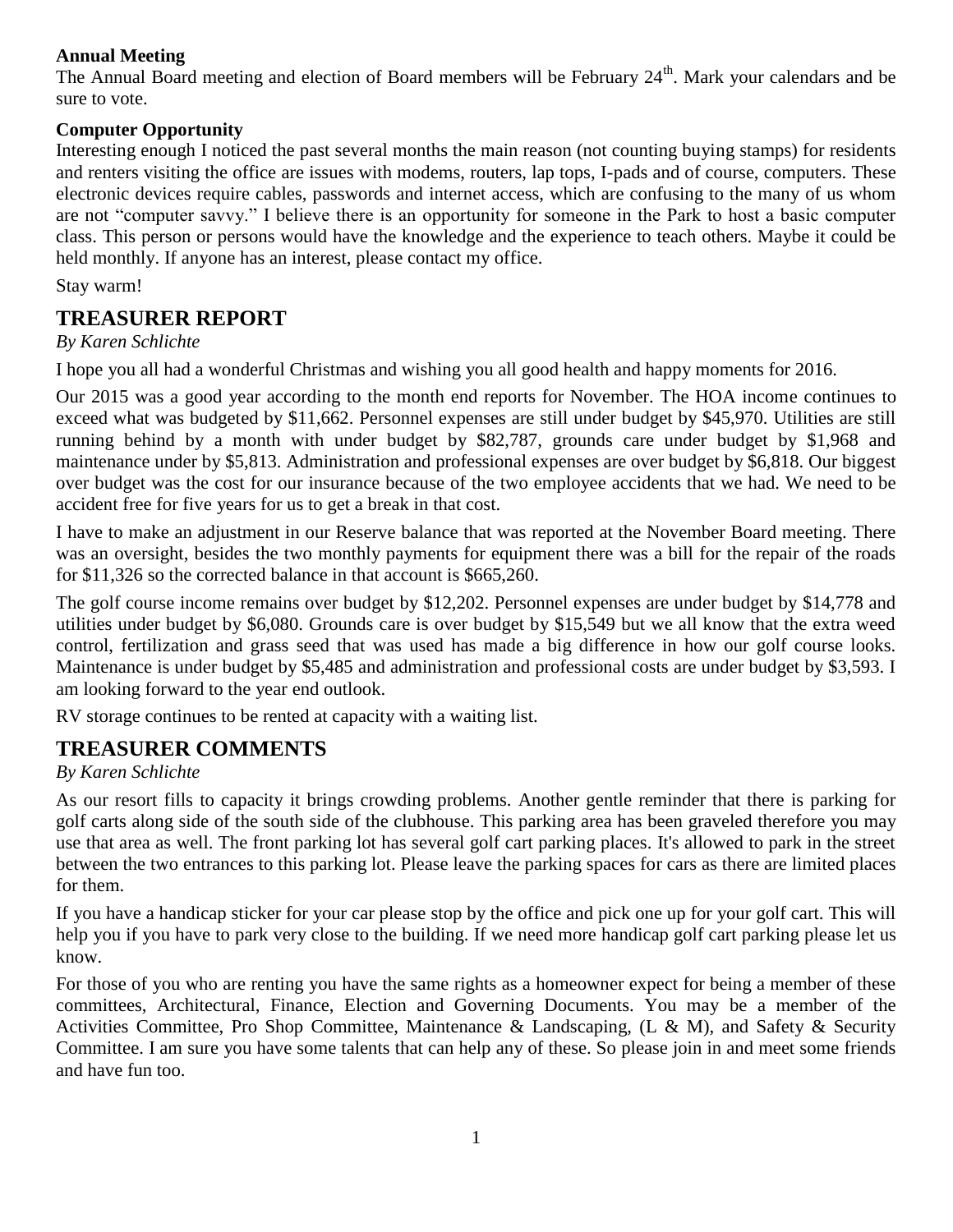Should you want to join a committee stop by the office and sign up. The Activity Committee please sign up on the board just outside the Grand Room.

## **GENEALOGY/FAMILY RESEARCH**

#### *By Karen Schlichte*

Our genealogy workshops will begin again January  $4<sup>th</sup>$  at 1:00 in the Grand Room. If you are new to researching please contact me and I will see that you get a beginners packet. My email address is: [kschlichte@hotmail.com](mailto:kschlichte@hotmail.com) If you have done some of the research into your family we plan on having some one on one help for you. We have found that this is very beneficial for those who have run into a road block. If you have any questions feel free to contact me at 928 444 0434. Come join a fun hobby that is enjoyed by all your family.

## **OBSERVATIONS BY HUE**

*By Gerry Hartman, BOD member*

Common Sense: sound practical judgment derived from experience rather than study.

In a conversation with friends 'common sense' was mentioned. Since the conversation was geared toward our rules, my common sense told me that their common sense referred to rules.

Over the years in Riverview friends and neighbors of like minded logical reasoning have expressed their common sense views. Here are some their examples: 'If we are not going to follow the rules, why have rules?'; 'They are nice people or good friends or unfortunate people etc. we should give them a pass on the rules'; The very brash 'If you don't like the rules then leave'; 'Rules are meant for everyone else': Oh yes, the irrational rational 'Rules are meant to be broken'; and so on.

My guess is Common Sense is not so common.

Without rules, laws, regulations etc. societies would live in anarchy.

Therefore common sense tells me that rules trump (lower case 't') common sense.

Have a Happy and a Prosperous New Year

## **TRACI'S TIDBITS**

I hope you all have had a chance to see the wonderful big boulders that are on the outside of the park fence, not only are they a way to enhance the outside and entrance to the park but they are a way to protect our fence when someone jumps the curb and hits our fence with their vehicle . Which has happened many times in the past, not only have they damaged the fence but some of the homes on the other side have also been hit, they might even save a life one day. Hopefully we can get the rest of the fence protected one day.

We also got some new parking that was gravel taken out and some cement put in, this is to lower our maintenance and this really dresses up the park working towards a 5 star park. I also had on the agenda before the board voted on the Pet exercise area parking to vote on the cement work in the parking area in front of the Tennis courts first. It's most unfortunate that the other board members decided they didn't want the park to look better in front of the Tennis courts. That was the most important to me because, you can see it from the Clubhouse as you come out the west entrance and it's on our main Kobe road. One of the arguments was we need a place for water runoff. There is a place for the water to run right into the barranca specially made for that area on the south side of the parking spaces. It was supposed to be on this year's budget but they took it out and I agreed at the time because I knew we had enough money from the 2015 budget to get these two projects done. Now if anyone wants it to happen we have to wait until the 2017 budget and if they vote to put it in the budget and then the Board votes for it you might get it by 2017-18. Plus it's going to cost more money at the time.

It's very upsetting when we and our staff are told to get bids for budget issues and if it passes through the budget, then when it goes to the board you need new bids because its 4-6 months later. Then when it goes to the Board they don't even look into the project enough to have a logical answer and just vote it down because of feelings between other Board members and not do what's best for the park. I was told by someone that I don't follow the rules that I am supposed to follow. I have always followed the rules just as much as anyone else in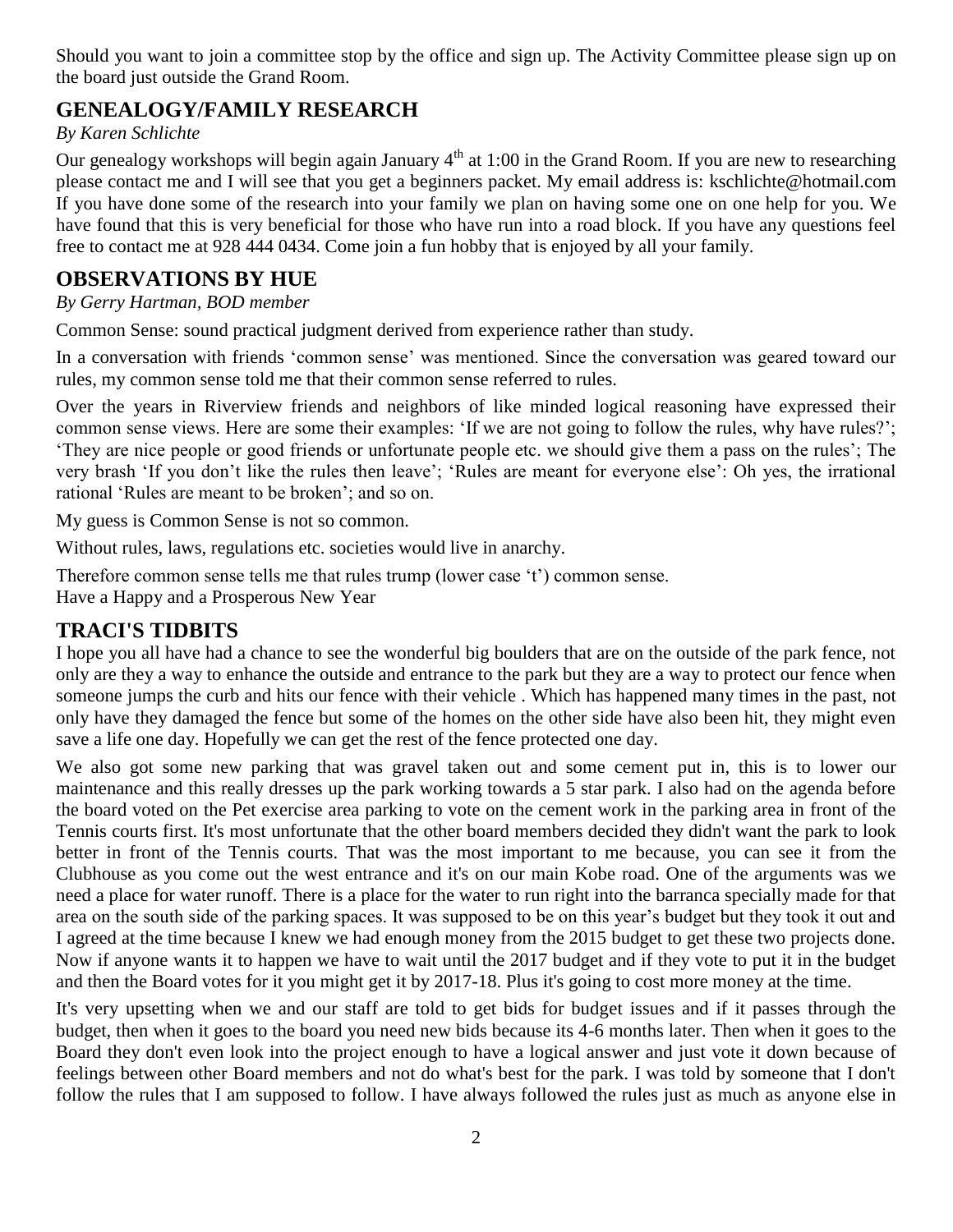the park follows the rules. In the past when I did follow the rules when it came to BOD agenda items, I was still accused of trying to be deceitful and called a liar which was so out of line and far from the truth. I found out the hard way what you put on your agenda item is one thing, if the Board members vote for it make sure you read the minutes of the meeting because the secretary at the time can change what was voted on and legally that is OK and that's what we have to go by.

Yes I did mention a 5 Star park again. I hear argument that we can never be a Star 5 park. Well then I guess I am one of the members to blame for striving so hard to make this a better place to live every year. Just because it might not ever be in the national ratings as a Star 5 Resort, but common sense says wanting this park to be a Star 5 park status is nothing to be ashamed of, and I will always work on upgrading this park, that's how you keep up with the Joneses or should I say out do the Joneses so people want to live at Riverview Resort.

Happy New Years to everyone, and many more to come. I want to welcome all the new people in the park, it's great to see all the new faces coming in and enjoying this great place we call our Resort in the Desert. We have so many wonderful friends that we have and had for years and are still meeting new ones every year to come. God bless all ones that have been here and we have lost and their family and friends. We have met so many wonderful people in over 20 years, and the best way to face that we are going to lose some as the years go is we are blessed to have them in our lives as long as we have. May you all have a healthy and safe 2016 season.

Wishing you all the very best!!

*Traci Dahle #413 801-971-3035 smoki1@smartfella.com*

## **MEET THE CANDIDATES**

*By Kathy Holmes, Election Committee Chair*

Meet the Candidates will be held on Friday, Jan. 8, 2016 at1:30pm in the Grand Room.

Your Candidates for the 2016 election to the Board of Directors are, Terry Oberst, Nancy Willson, John Montgomery, and Rich Harris. Two board positions are available.

Association members will be able to ask questions of the Candidates. In order to keep the meeting on track, we will follow these Question and Answer Guidelines.

#### **Question and Answer Guidelines:**

Each Candidate will have up to 3 minutes to introduce themselves

Questions for the Candidates:

Only oral questions from the Association Members will be allowed.

After an association member has raised their hand, a member of the Election Committee will provide them a microphone to ask their question.

- Each question asked may be NO longer than 1 minute in length.
- Each Candidate will be allowed 2 minutes to answer each question.
- Each Candidate will answer the question asked, rotating between the Candidates

Remember this is an opportunity to ask generalized questions of candidates please do not use this meeting to bring up personal grievances.

Following the question and answer period, refreshments will be served by the Activities Committee and Association Members will be able to pick up their Ballot Packet.

### **ELECTRONIC VOTING**

*By Kathy Holmes, Election Committee Chairperson*

If you wish to vote electronically you **must** send your e-mail address to Stephanie at *[rvrvelection@gmail.com](mailto:rvrvelection@gmail.com) or* stop by the office **as soon as possible.**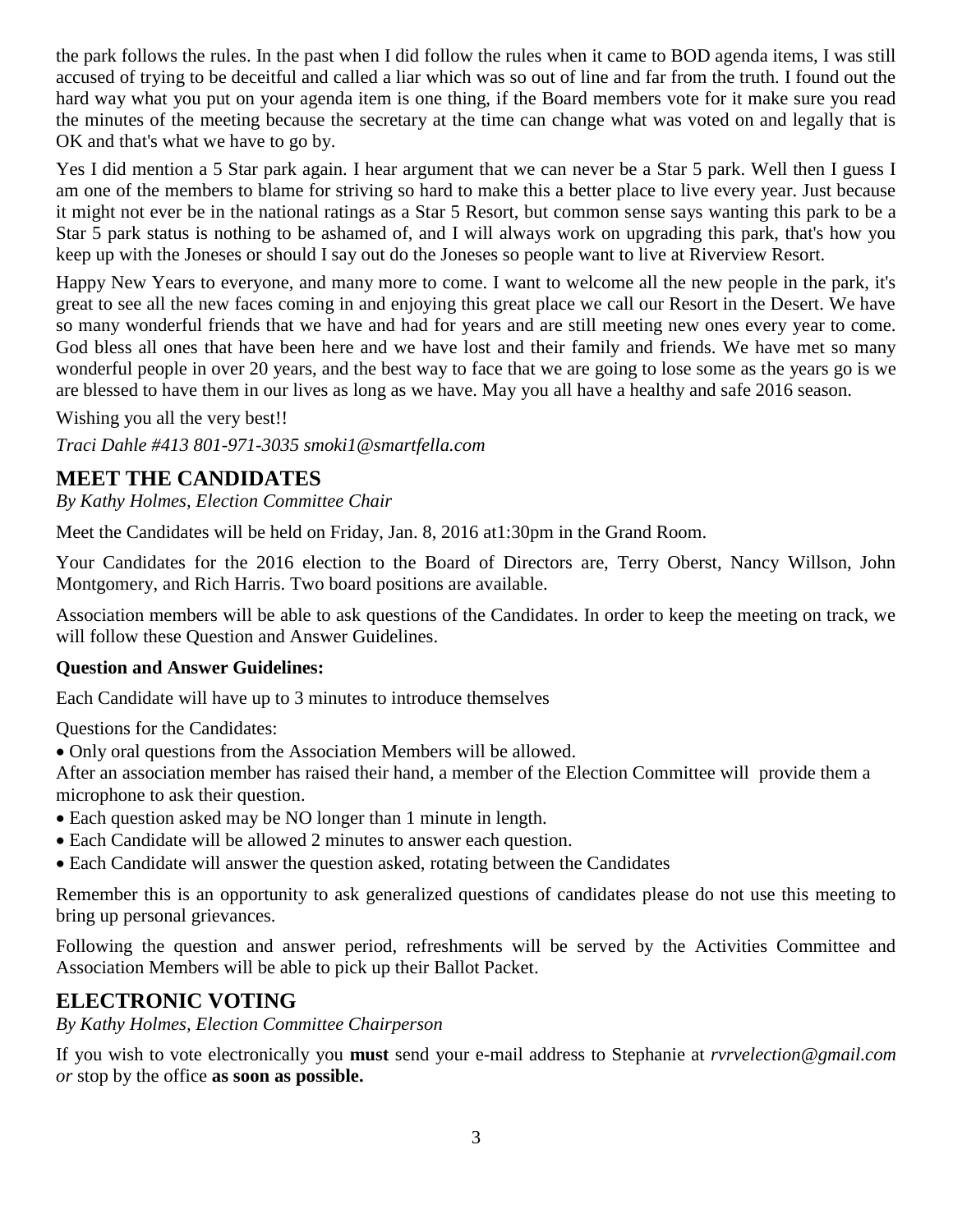Voting electronically will record a vote for the same candidates on *all* lots. If you wish to vote differently for any of your lots, you will need to use paper ballots. However, there is an alternative, if you have multiple email addresses. You would need to notify the office **as soon as possible** and the electronic voting company would have to revise the software so that each of your lots is separated by your different email addresses. The office will be available to discuss the procedure and possibility of making this change. Of course, the alternative is to submit a paper ballot for each lot. When voting paper please make sure that each lot vote is submitted in a separate envelope.

The Riverview Resort office staff will send the company the lot numbers and email addresses of each owner that chooses to vote electronically. Then **votehoanow,** the company handling the electronic voting system, will send you an e-mail with their web site address and your unique and secure password. You will receive a password for each lot you own. This will allow only the registered e-mail address along with the designated password to vote in this election.

To vote Electronic, click on the "votehoanow" web sites, enter your password and start voting.

You will be shown a picture of each candidate, just click on their picture and read their resumes. There are two seats open for the Board of Directors, so you may vote for one (1) or two (2) of the candidates. Just check the Candidate of your choice.

## **STEPHANIE'S REPORT**

Thanks again to the residents for their donations #574 Runkle, Jim & Pat, #479 Oberst, Terry & Sherry #460 Reinbolt, Gary & Dee, #604 Brown, Dave & Donna #633 Luer Garth & Kathy all donated to the candy & popcorn fund for the counter.

Thanks to all the resident for all the goodies and cards for the staff.

Please if you take a chair out of the Craft room please return them for they have lots of activities going on right now and they need the chairs in the Craft Room.

Chit Chat coffee will be every morning at 6 a.m. in the Grand Room except for Sunday.

## **Thank You**

*By Joy Collis*

I would like to thank everyone for the cards, phone calls and gifts I received at Jay's memorial and a special thank you and appreciation to the following folks who made the service a comfort to me and a tribute to Jay's memory.

Pastor's David Turnquist and Cecil Durham

Music: Sherry St Andre, Nita Hatcher, David Harding, Denny and Joyce Swafford

Refreshments: Linda Sommerville, Lezlie Grosz, Lorraine Fritzler, Kay Klemenhagen, Diane Osborn and Carol Johnson

Programs: Delola Durham, Linda Hixon

Floral arrangements: Robin Norman, Les and Cindy Ozero

Readings: Revan Rogers, Marilyn Maricino

Greeters & guest book: Margie Schlachter, Kay Earnest

Door posters and announcements: Stephanie Zuccarelli

Lodgings: Betty Lawrence and Larry & Marianna Nielsen

In case I missed someone who made a special effort, please forgive me as I am still in a fragile disposition. Riverview Resort is so blessed with kind and considerate folks who always step up to help in any situation, so I would like to take this opportunity to welcome our new manager, Boyd Kraemar and wish everyone a very happy new year.

**FYI**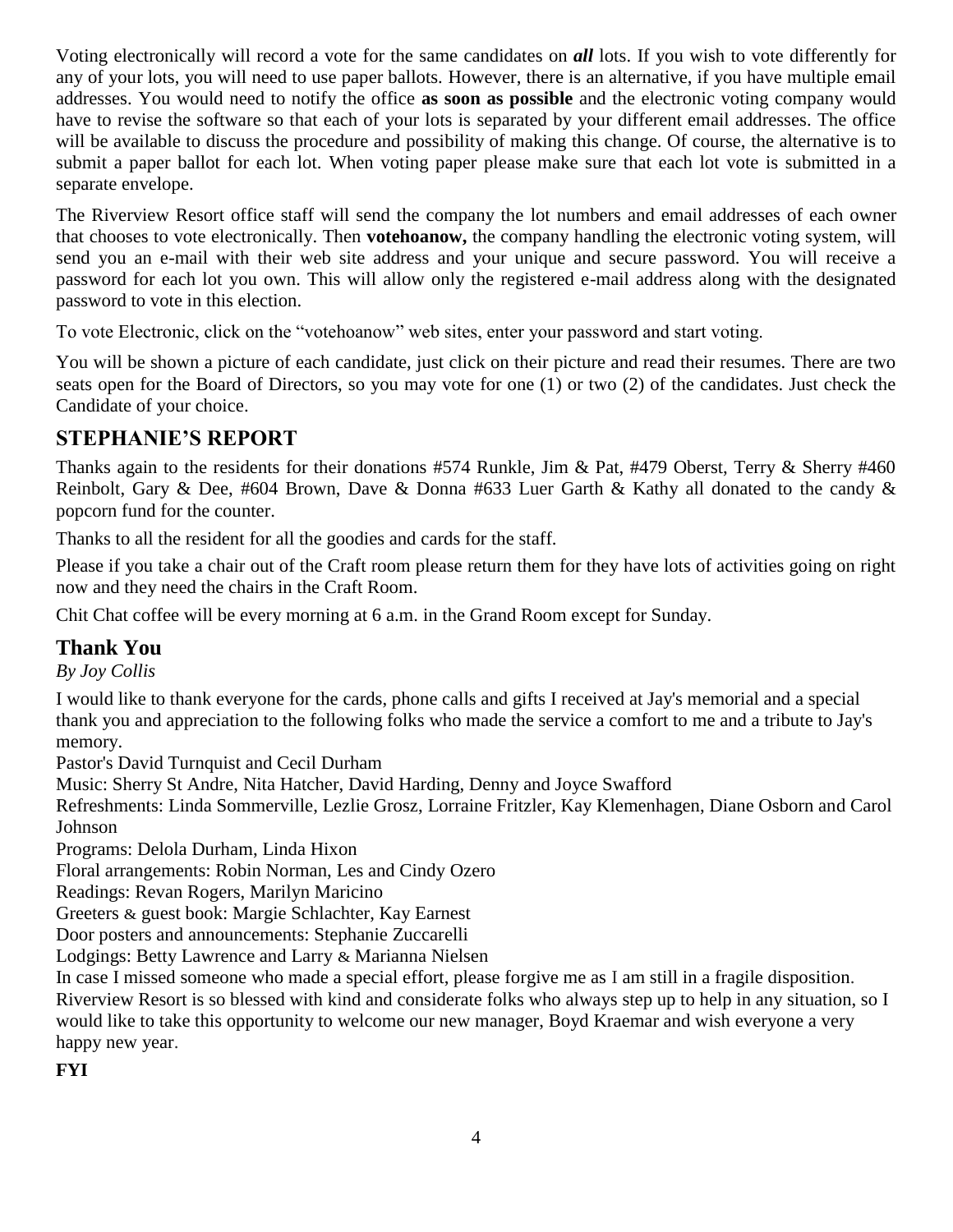Current magazines are welcome in the library, please take older issue's to recycling. Please no books published before 2000. no falling apart or torn books please take to the Goodwill.

Please return all DVDs & Video Tapes, Please be kind and return.

Please remember the speed limit is 15 mph. Please remember to pick up after your pets.

## **The Needlers**

The Needlers meet Tuesday's at 10-12 in the Craft Room. Please bring your projects and join us. If you want to learn to knit or crochet, I'll teach you how. I look forward to seeing everyone.

*Teresa Simmons #470*  Cell-480-370-5449

## **Riverview RV Quilters**

9AM-11:30

Friday Morning in the Craft Room.

The quilters meet every Friday morning in the craft room. Bring your projects and join us. Sometimes we have special projects we work on together and sometimes we have a class on something.

Come and join us and share what you are working on. Great quilters to visit with and share their knowledge.

Last year we made a new quilt for the multi purpose room and hope to make another one this year to replace the other one that is looking a little tired.

*Nancy C. Latham Lot#193*

## **Porcelain Dolls**

Starting Jan 11<sup>th</sup> at 12:00 PM in the Craft Room, the Porcelain doll class would like to invite anyone interested in making a porcelain doll. We will show you how to pour slip, clean and fire porcelain. Slip will be provided for your first doll. Take the stress out of your life and enjoy learning a new craft. For more information contact Sharon Peiffer, 616-902-1795 Lot#573 or Sharon Cornwall, 928-299-2564, Lot#93

## **Newcomers Meet & Greet**

*By Joanne & Tony Winder*

The Meet & Greet held in December was a great success! We welcomed 44 new people to Riverview.

The next Meet & Greet will be held on February 10th at 4 pm at the Pro Shop Lounge. If you were unable to attend the one in December or are new to the park since then, please join us.

Food , pop, coffee & water will be provided, along with some great door prizes, Please BYOB.

## **Safety & Security**

*By Carol Johnson* Knox Box hide a key- Call 928-754-2001 Name Tags- Call Blue Ribbons 928-234-6735 Night walker- flashlights & ID with ICE# Emergency- landline 911, cell phone 928-763-1999 put on speed dial. Think ahead to be prepared, Questions call Carol Johnson 206-719-4580

## **Women's Chorus**

Several years ago, we had a women's chorus under the direction of Arlene Scharich. It was a great outlet for anyone who likes to sing in the shower, hum a tune, sing along with the radio, or just sing period! We would like to resurrect the women's chorus beginning January, 2016, and ask that all gals who have an interest join us.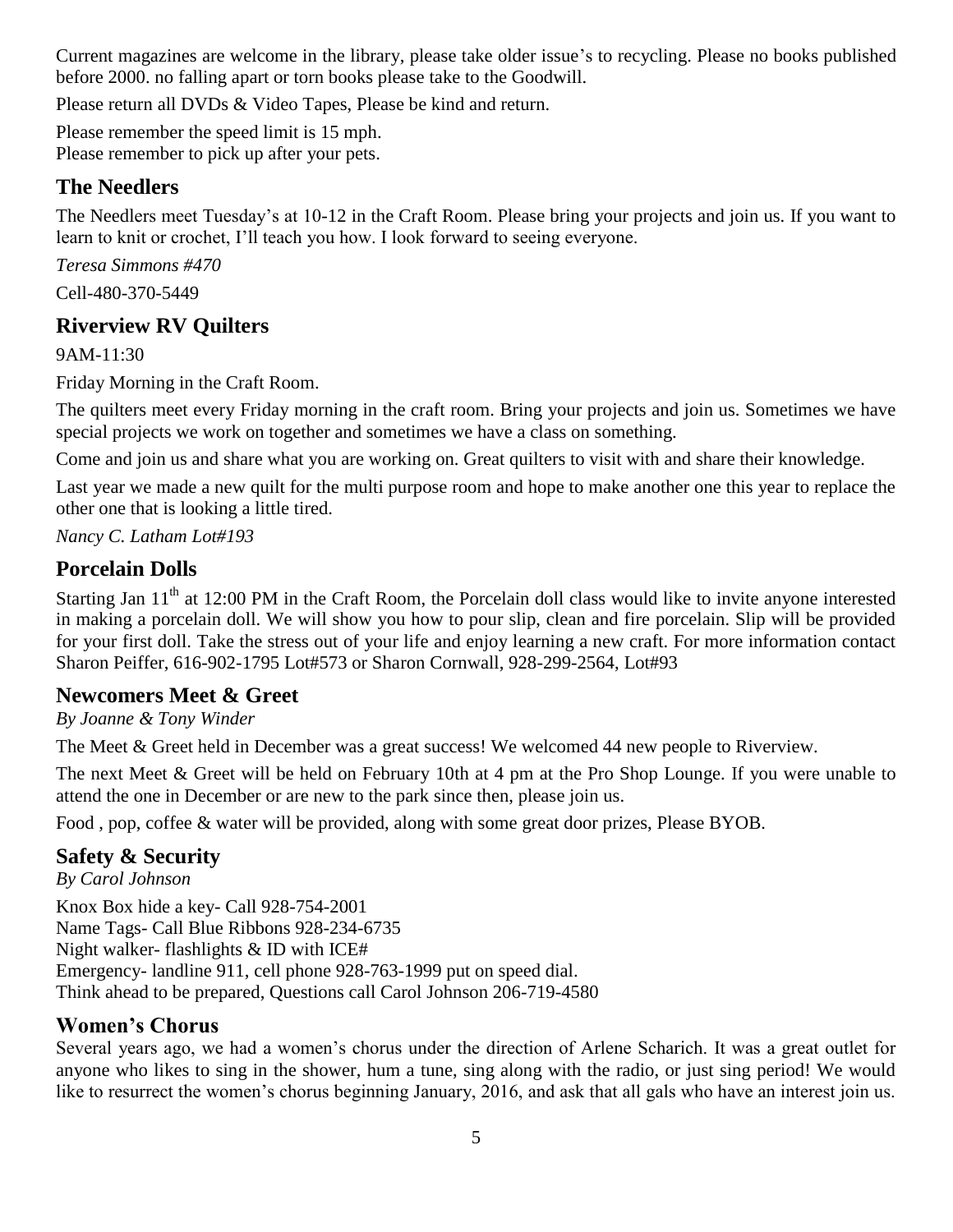It's a great way to meet people, make new friends, and have a ton of fun. In addition to weekly practice, we sang at some of the nursing homes and retirement centers in the area, participated in the RVRV talent show and other park activities, went Christmas caroling in RVRV, and generally had a great time. Joy Collis will play the piano and Joyce Swaffard will direct the music. Don't worry if you can't read music; most of us can't either. For information call Joyce Swaffard 928-299-2468. Show up at the Grand Room on Tuesday, Jan 12<sup>th</sup> at 12:00

## **JANUARY ACTIVITIES**

#### *By Linda Sommerville*

To the many who are just arriving and the rest of us that have been here for a while we hope your holidays were happy and peaceful. We welcome you back and have many events planned for the coming months. Our hope is that you will be interested in at least one event and join in the fun.

A very busy month is ahead for Riverview Residents - we start off selling tickets for three events on January 5th so get ready.

On January 16 the Activities team hosts it annual Hoe Down featuring the musical duo of Hi and Lonesome tickets go on sale on Tuesday, January 5th in the Grand Room at 1:00 PM for \$10.00.

Also going on sale that day in the mail room will be tickets to two other events - First in the line up direct from Branson, Missouri is the singing team of Barbara Fairchild and Roy Morris - this team performs a Country and Gospel Show - the tickets for this show is \$12.00 per person. The show will be performed on Monday, January 18th at 2 PM in the Grand Room.

Another booth will be selling tickets to the ANNUAL ALL STATES DINNER - these tickets will be selling at \$3 per person to cover cost of Smiths chicken - this is a potluck event and you are asked to bring a dish to pass along with you own beverages/serving plates and silverware.

Please watch for fliers and updates on our light board in the Mail Room throughout the season - any questions don't hesitate to ask. Want to help out? Please sign up on volunteer board outside of Grand Room or if interested sign up for the Activities Team when you vote for new board members this spring - we are a fun bunch looking for fresh ideas.

## **BRIDGE**

#### *By Karen Schlichte*

If there are some that would like to do a "refresh your bridge" meeting or if you would like to learn to play bridge please contact me: [kschlichte@Hotmail.com](mailto:kschlichte@Hotmail.com) or call me at 928 444 0434.

## **CHRISTMAS DECORATIONS:**

### *By Traci Dahle*

We had some wonderful volunteers that helped us put up all the decorations this year. I was glad to see all the new people come and help. Ken and I bought some more lights, bows and bulbs last year after Christmas so we could decorate a lot more of the park. It was nice to have the all the stair cases around the club house decorated with lights, bulbs and big red bows. We did go and buy some more this year so we have plenty for next years 2016 Christmas season. Thanks to the people that showed up that undecorated all the outside lights on the building, bows, garland and the trees at the Pro Shop. Everyone pitched in and we were done in less than an hour. Thanks to Chuck Watson, Les and Cindy Lezero, Larry and June Larson, Tony and Joann Winder, Dean Wilson, Harold Bouse, Dave Ryan, Lenore Osko, and Joy Wagner. Happy New years and we will do it again next year.

## **PRO SHOP COMMITTEE**

*By Ken Dahle, Committee Chair*

Hi all, hope everyone had a Merry Christmas and Happy New Year.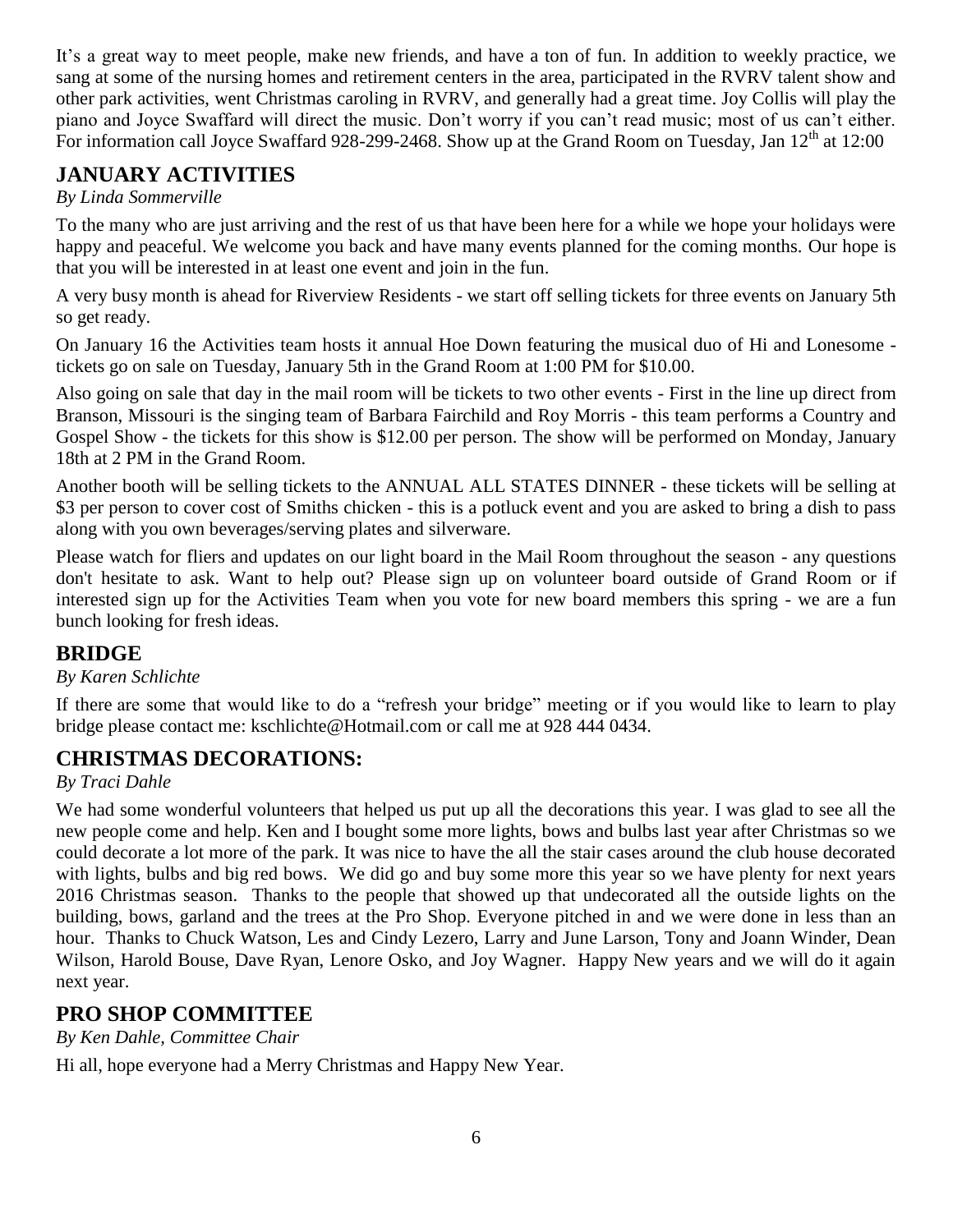We had another fun and successful Pro Shop BBQ. We sold 216 tickets and made \$929.00 profit to put back into improving the cart paths and other improvements. There were three 50/50's of \$56 each. Our ever popular "Putt Off" had 5 winners and out of the 5 who qualified for the prize money, 4 had a hole in one. The winners were: 1st place Burdette Storey, 2nd place Norm Lykken, 3rd place Cindy Ozero, 4th place George Loewen and 5th place Doug Erickson. CONGRATULATIONS. Thanks again to all the volunteers who prepare the food, cook the burgers, serve the food, set up and take down tables and chairs and sell tickets to make this such a fun event, and Thank You for attending.

The Decomposed Granite is all in place and a Big Thanks to Jerry Fry and all the volunteers who worked many hours to get this important project done and a Big Thank You for all the donations who made it possible.

I forgot to put the names of the "Putt Off" winners for the March 2015 and I apologize for having a "senior" moment but better late than never. The winners were 1st place Joe Young, 2nd place Do not know his name, 3rd place Norm Lykken and 4th place Maggie Brown CONGRATULATIONS.

Next BBQ will be January 29th with serving starting at 11:30 AM till 12:30 PM

Brian Graham has painted our new Yard Markers and put them in, looks great, thanks Brian and your crew.

Also, don't forget to sign up to be on the Pro Shop Committee when you vote or anytime in the office, we need volunteers.

## **ANGEL TREE SUCCESS AGAIN.**

#### *By Dorothy Kirpach*

First, I want to thank all of our wonderful resort members who were so generous again this year. Our members donated a total of 241 gifts which was the largest number that we had received in previous years including several monitary gifts that we delivered to the Salvation Army. The gifts ranged from clothing, toys, learning toys, books, art supplies, bicycles, dolls, and everything in between. Some of our members delivered their gifts directly to the Salvation Army and I thank them for their help. The Salvation Army appreciated the much needed gifts. I would like to thank Stephanie for all of the wonderful help she provides to us to help make this a success again this year. Again thank you to all of our generous members who made Christmas a very happy experience for these children in need. Posted in the picture frame in the hall are pictures of the gifts. We enjoy being involved in this great Christmas event also.

## **BARBARA FAIRCHLID**

**Direct from Branson Missouri!** Barbara Fairchild's vibrant personality, her love for humor and storytelling along with her extraordinary talent for singing country and gospel music make her one of the finest entertainers you will see. She has sincere warmth that flows out of her to everyone she meets. Barbara performs with her very talented husband, Roy Morris. They have a natural flare for comedy that is delightful to experience. See them in our Grand Room on January 18th at 2 p.m. Tickets will go on sale January 5th in the mail room.

*Sandy Heldt 612-616-9024*

## **RCCTP**

#### *By Doreen Hansen*

The **River Cities Community Theater Players'** next production is "Harvey." Many of you will remember the movie with Jimmy Stewart and his invisible "Pooka" friend, a 6 1/2' white rabbit that only Elwood P. Dowd can see. The movie was adapted from the play by the same name.

The dates and times for this show are Thursday, January 28, Friday, January 29, and Saturday, January 30 at 7:00pm; Sunday matinee, January 31 at 2:00pm; Friday, February 4, Saturday, February 5, and Sunday, February 6 at 7:00pm.

The theater is located at 2580 Highway 95 (across of Smart & Final), Suite 214 (upstairs) in the Colorado Place building. There is an elevator available.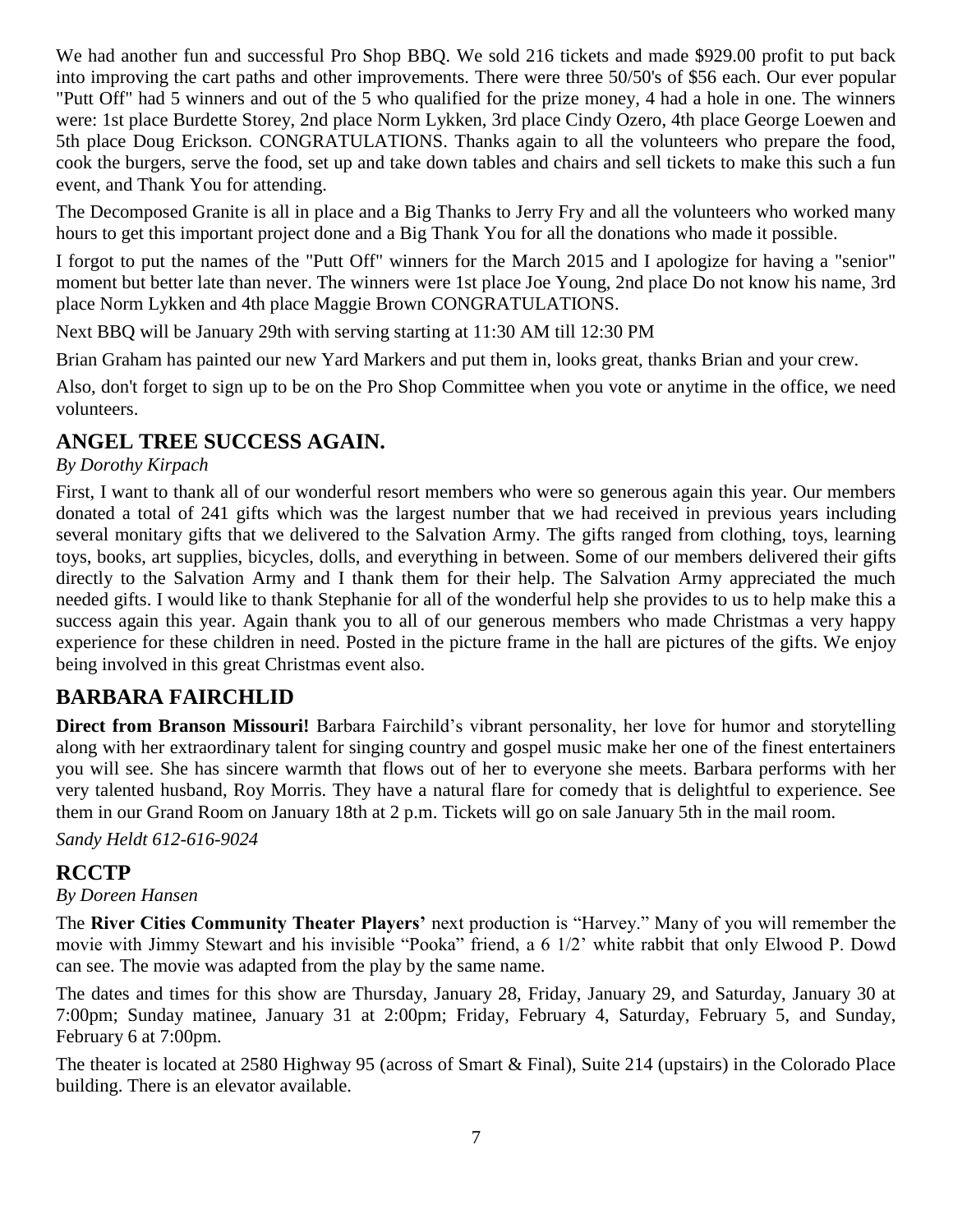For tickets, please contact Susann at 928-758-4321 or Doreen Hansen at 928-542-6905 (lot #47).

## **LIONS CLUB DONATES GLASSES**

*By Doreen Hansen*

Are you in the market for a new pair of glasses? Don't know what to do with your old pair? Or the many pairs you find lying around the house?

The local Lions Club donates used glasses to needy children and adults who cannot afford new specs. We have placed a box on the table located next to the office. If you have any glasses you would like to donate to the Lions Club, please put them in this box. A volunteer from the Lions Club will pick them up periodically.

Thank you for your generosity! It's a great program and your participation is much appreciated!

## **HORSESHOES**

*By Paul Lange*

Players from Lake Havasu, Bullhead City and Riverview participated in the first Tournament of the season.

Tim Beadle of Bullhead City finished in 1<sup>st</sup> Place following a play-off game. Paul Lange of Riverview finished in  $2<sup>nd</sup>$  Place with Don Smith of Bullhead City in  $3<sup>rd</sup>$  Place.

The next Tournament will be held on Saturday, January  $10^{th}$  at 10:00 AM

## **BOWLING LEAGUE NEWS**

*By Allen Stewart*

Happy 2016 Bowlers!

Following is what has been happening on the lanes since Nov. 30th until Dec. 21:

W.D. Allen and Warren Eck both picked up the 4-7-10 split.

High Scratch scores - Paul Lange had a 257 game and 630 series. Dale Watson had a 237 game, John Peterson had a 227 game. Linda Sullins had a 208 game and a 526 series. Debbie Evans had a 201 game and 548 series and Phyllis Wilburn had a 191 game.

The handicap leaders so far this season are as follows:

High handicap series: Laura Steele 733, Darlene Symes 716, Allen Stewart 719 and Jon Laughlin had a 691. High handicap game: Joyce Federico 263, Judy Shaw 251, Bill Robinson 310 and Robert Campbell 290. First Place Team: Rock & Roll (Steve Wilburn, Phyllis Wilburn, Norma Hansen, and Debbie Evans) Congratulations to all of the above & good luck to all in 2016.

REMEMBER, there is no bowling on Monday, January 18, 2016.

## **RACQUET CLUB NEWS**

*By Gayle Montgomery*

The highlight for the Racquet Club in December was the Pearl Harbor breakfast. Thank you Riverview for supporting us and enjoying a wonderful breakfast. It wouldn't have been possible without the tremedous group of Racquet Club volunteers who put it all together. Two couples were primarily responsible for it's success: Jim and Pat Runckle and Pam and Chet Sobolewski. You four are awesome, the Racquet Club can't say THANK YOU enough. Of course, there were many other members who sold tickets, cracked eggs, baked sweet breads and did the heavy lifting of setting up and cleaning up. Thanks to all the Racquet Club members who pulled together in their usual team work style. For those of you who purchased tickets for the special raffel, the laundry tower, you may be wondering who won it. The winners of the laundry tower: Garth and Kathy Luer. Congratulations Garth and Kathy. We hope you all enjoyed the breakfast and friendship we shared.

The Riverview tennis players had a one day tennis tournament. They invited the Kingman Tennis Club down for a little competition. We had six doubles teams each. The teams were so evenly matched that many of the games and sets were decided by duce points and tie breakers. The weather was cooperative and we had a good turnout of spectators. There will be a January tournament, watch for the signup sheets.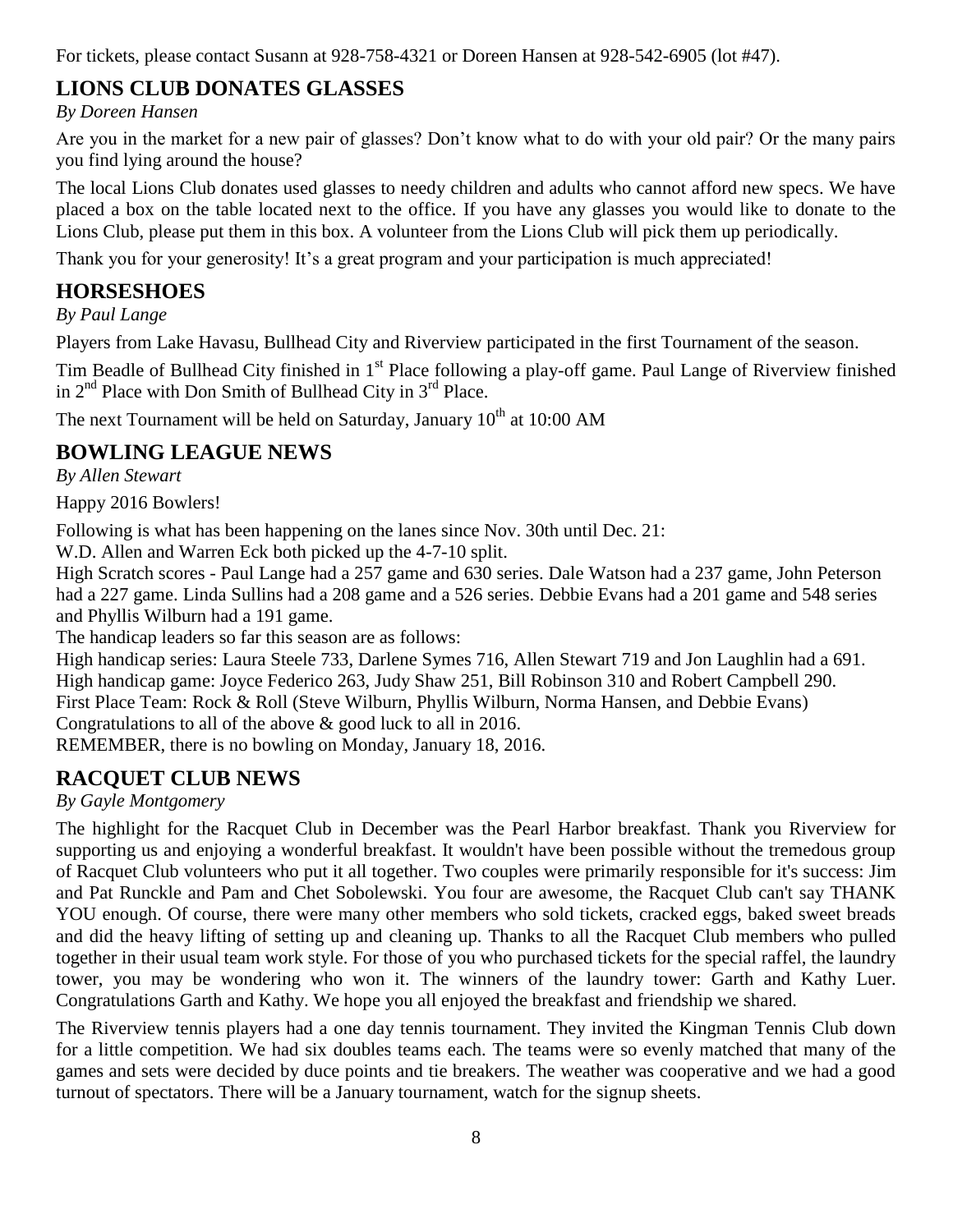Pickleball players - don't forget to signup for the January tournament. The Riverview Pickleball players are down at the courts almost every morning. It's a great way to get your day started. Don't forget there is a pickleball social every Sunday afternoon starting at 3:30.

Lessons are continuing on both the tennis courts and the pickleball courts. It's never too late to come down and join in on the fun.

As we move into the new year and perhaps make resolutions to adopt a healthy life style, do you think about turning over a new leaf and maybe trying to find out what kinds of fitness equipment they have in the club house or maybe trying pickleball or take a walk around the park a couple days a week? I have read that about a zillion people make resolutions that relate to fitness around the New Year and about three quarters of a zillion of them don't stick to those resolutions past six weeks. Why don't we stick with those good resolutions? Psychologists have found we are more likely to succeed if we break our resolution into smaller goals that are specific and time based. In-other-words make the change small and managable. Break your resolution down into small bite size steps. Don't make it overwhelming. I am going to take my own advice and try to take baby steps to become fit and eat less junk food. It starts with me beleiving in myself. As Teddy Roosevelt said "Believe you can and you're half way there".

Happy New Year Everyone. Hope to make new friends and reconnect with old ones down on the courts in 2016.

## **FROM THE GOLF COURSE**

#### *By Doreen Hansen*

As this is a golf course and not a park, *DO NOT* take walks or allow your dogs on the course at any time. Also, walking between owners' residences as a "short cut" to, or through, the golf course is also discouraged as it is considered trespassing. Even if you have permission to walk between houses, you are still walking across the golf course while others are playing. PLEASE use the outer roads to get to the golf course. As convenient as it may be for you, it's disconcerting to the golfers and dangerous for you.

As residents of this park, we need to be aware of our actions. If others, especially new residents, see us break the rules (such as walking across the golf course), they tend to emulate those actions. We all need to be good examples of courteous and considerate behavior.

Standing tee times… We would love to make standing tee times for golfers. However, if you are unable to make your tee time, we would greatly appreciate the courtesy of your call (the day before or morning of) to cancel. This will allow us to open that tee time to other golfers. This is especially crucial during the months of January, February, and March. If you have a standing tee time and do not call or show up three times, we will cancel your standing. Please treat our golf course and its team with the same consideration and respect you would show at any public golf course. Thank you!

We have a new part-time employee at the golf course! Please welcome Kevin Brown to our maintenance team.

The cart paths look great! We've put decomposed granite throughout the course and the result is excellent. Thanks to the Pro-shop Committee. Jerry Fry and the many others who volunteered to help spread the gravel.

Holes in one for December Ron Hatcher, Les Ozero and Jim Dombroske

## **LADIES' DAY LEAGUE RESULTS:**

By Doreen Hansen *Tuesday, Dec. 1 – Score Minus Putts* 1<sup>st</sup> Place: Sally Soby (low); Gayle Montgomery (middle); Brenda Wilson (high) 2<sup>nd</sup> Place: Gloria Carbert (low); Mars Mintz (middle); Gail Lozier (high) 3<sup>rd</sup> Place: Louise Macnab (low); Chris Moland (high) 4<sup>th</sup> Place: June Larson Long Putt: Burdette Storey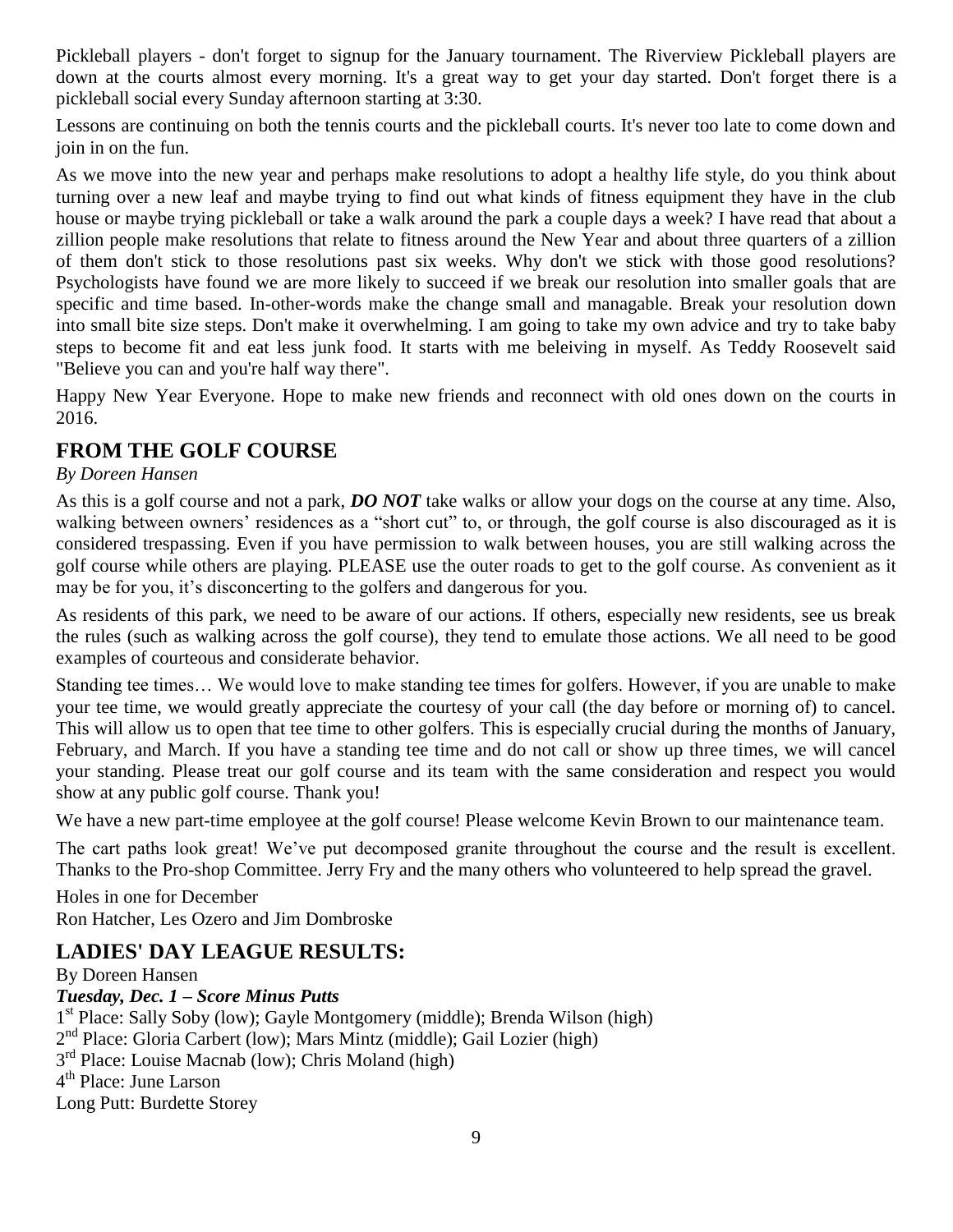KP: Sally Soby *Tuesday, Dec. 8* 1<sup>st</sup> Place: Sally Soby (low); Mary Shimon (middle); Linda Sommerville (high) 2<sup>nd</sup> Place: Darlene Symes (low); June Larson (middle); Mars Mintz (high) 3<sup>rd</sup> Place: Cindy Ozero (low); Elaine Chabot (high) 4<sup>th</sup> Place: Anita Fiset Long Putt: Pat Asbury KP: Brenda Wilson *Tuesday, Dec. 15 – Scramble* 1 st Place: June Larson, Sherry Shangle, Les Grosz, Nancy Willson 2<sup>nd</sup> Place: Ruby Wheeler, Anita Fiset, Darlene Symes 3<sup>rd</sup> Place: Cindy Ozero, Debbie Evans, Burdette Storey, Linda Sommerville 4 th Place: Joanne Winder, Chris Moland, Linda Hixon *Tuesday, Dec. 22 – Two Free Mulligans* 1<sup>st</sup> Place: Sally Soby (low); June Larson (middle); Patty Fry (high) 2<sup>nd</sup> Place: Debbie Evans (low); Mary Shimon (high) 3<sup>rd</sup> Place: Marcia Shumway Long Putt: Mary Shimon

KP: Sally Soby

#### **MEN'S DAY & SCRAMBLE RESULTS**

*By Doreen Hansen*

#### **Men's Day – Dec. 2**

1st Place: Bob Soby, Doug Erickson, Ken Stripling, Chuck Watson 2nd Place: Joe Shangle, Gordon Parlette, Ron Hatcher, John Larson 3rd Place: Pat Matlock, Don Hawley, Steve James, Butch Bergeron Long Putt: Rich Keana

KP: Terry Oberst

#### **Scramble – Dec. 3**

1st Place: Pat Matlock, Sue & Mac Johnson, Ken Stripling, Rich Roland 2nd Place: Chris Peterson, Brenda & Wayne Wilson, June & Larry Larson 3rd Place: Sherry & Joe Shangle, Dean Willson, Bill Kennedy 4th Place: Darlene & Virgil Symes, Barb & Steve James, Jim Espinoza Long Putt: Shirley Naccarato Women's KP: Joanne Winder Men's KP: Joe Shangle

#### **Men's Day – Dec. 9**

1st Place: Ron Hansen, Les Ozero, Bob Shumway, Gordon Parlette 2nd Place: Bob Soby, Allan Macnab, Jack Sedgwick, Ron Hatcher, W.D. Allen 3rd Place: Bill Robinson, Doug Erickson, Chuck Watson, Don Hawley, Don Merk Long Putt: Mike Ritz

#### KP: Bob Soby

#### **Scramble – Dec. 10**

1st Place: Chris & Ron Moland, Sharlene & Ron Pajak, Annabelle Winfrey 2nd Place: Larry Meier, Shirley & Jim Naccarato, W.D. Allen, Dick Esch 3rd Place: June & Larry Larson, Cathy & Ed Hofer, Mike Sulier 4th Place: Ron Hansen, Dee Hunter, Don Hawley, Debbie Evans, Ken Stripling Long Putt: Ken Stripling Women's KP: Clara Anderson Men's KP: Harold Bouse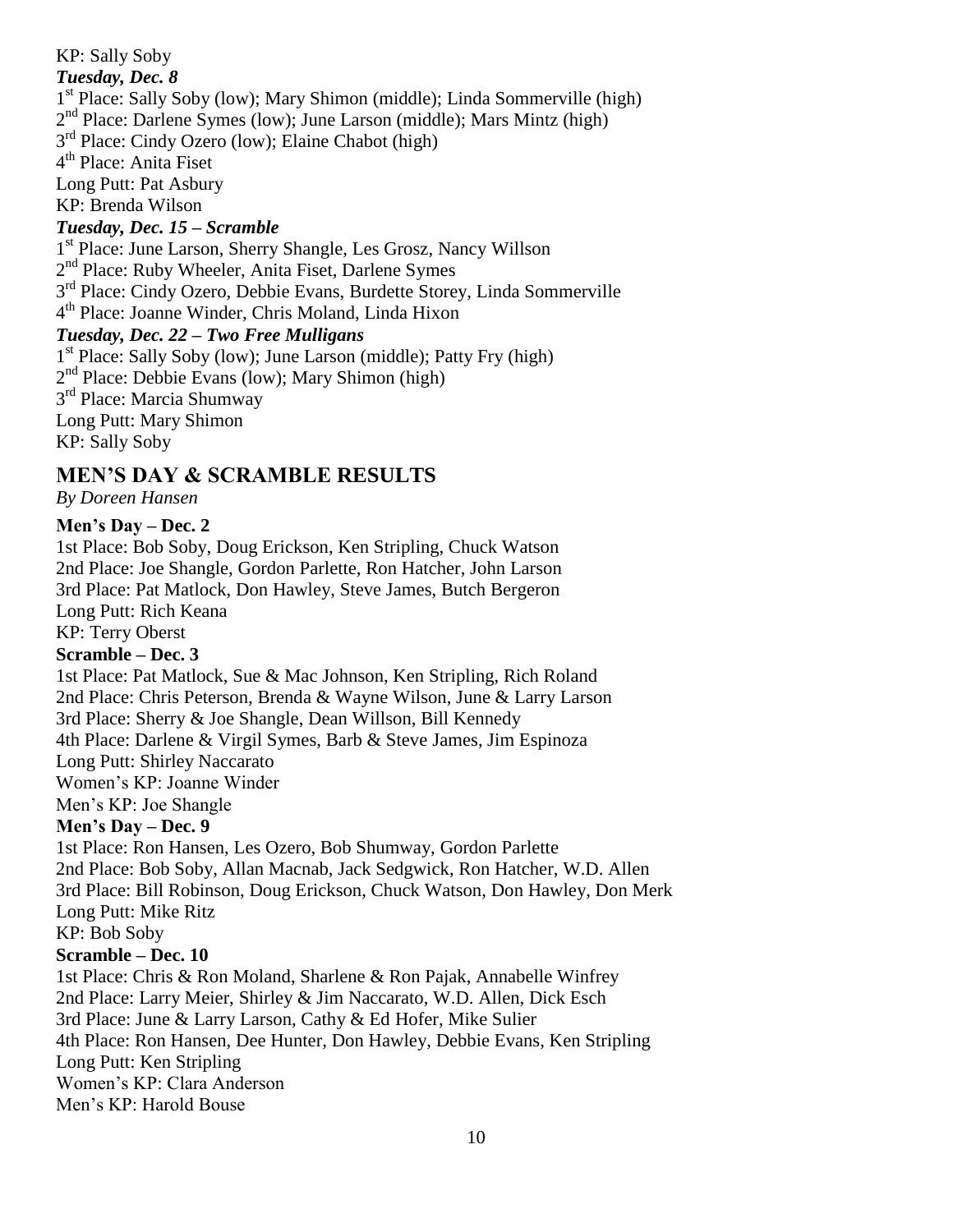#### **Men's Day – Dec. 16**

1st Place: Harold Bouse, Ken Stripling, Ed Hofer, Derv Fortenberry 2nd Place: Bill Robinson, Del Cheaters, George Loewen, Jon Laughlin 3rd Place: Bob Soby, Emmet Moberg, Terry Oberst, Butch Bergeron Long Putt: W.D. Allen

KP: Bob Soby

#### **Scramble – Dec. 17**

1st Place: Cindy & Les Ozero, Shirley & Jim Naccarato, Tom Cornwall 2nd Place: Darlene & Virgil Symes, Marcia & Bob Shumway, Ron Rogers 3rd Place: Mike Buttram, Nita & Ron Hatcher, Don Hawley 4th Place: Ron Hansen, Dale Chabot, Tom Hagadone, W.D. Allen Long Putt: Ron Hatcher Women's KP: Cindy Ozero Men's KP: George Loewen **Men's Day, Dec. 23** 1st Place: Bob Shumway, Milt Miller, Larry Gaisbauer, Jon Laughlin

2nd Place: Bob Soby, Paul Friesen, Ed Hofer, Del Cheaters

3rd Place: Ron Hansen, Dave Shaw, Bill Sharp, Terry Stonehouse

KP: Mike Buttram

#### **Scramble, Dec. 24**

1st Place: Sally & Bob Soby, Charles Simmons, Jeff Clark, Dave Acteson 2nd Place: Bill Robinson, Linda & Darrel Hixon, Gordon Parlette, Rich Roland 3rd Place: Cindy & Les Ozero, Patty & Jerry Fry 4th Place: Myla & Jim Dombroske, Dale Chabot, Jerry Singleton, Clint Brooks Long Putt: Milt Miller Women's KP: Cindy Ozero Men's KP: Jerry Singleton

#### *PENDING BOD APPROVAL*

#### **RIVERVIEW RESORT OWNERS ASSOCIATION - REGULAR BOARD MEETING MINUTES**

Tuesday, December 8, 2015 Ed McKeon called the meeting to order at 09:00 AM. Present at the meeting: Board of Directors: Ed McKeon, Gene Clipperton, Leo McMann, Traci Dahle, Gerry Hartman, Karen Schlichte and Terry Oberst. Boyd Kraemer, Administrator. Kristi Brigante, Administrative Assistant 56 Association members. Board Update/Comments:

Leo McMann stated we have added an extra workload on the staff by having them administer the distribution and control of the internet Modems. Residents may have problems getting them working due to Suddenlink problems or problems with their personal computer. Some residents feel they are getting a WIFI system which is not the case. If you want WIFI you need to purchase a router that attaches to the Modem supplied by the office. Be kind and patient.

Gerry Hartman provided information on the Star System.

Comments to the Board: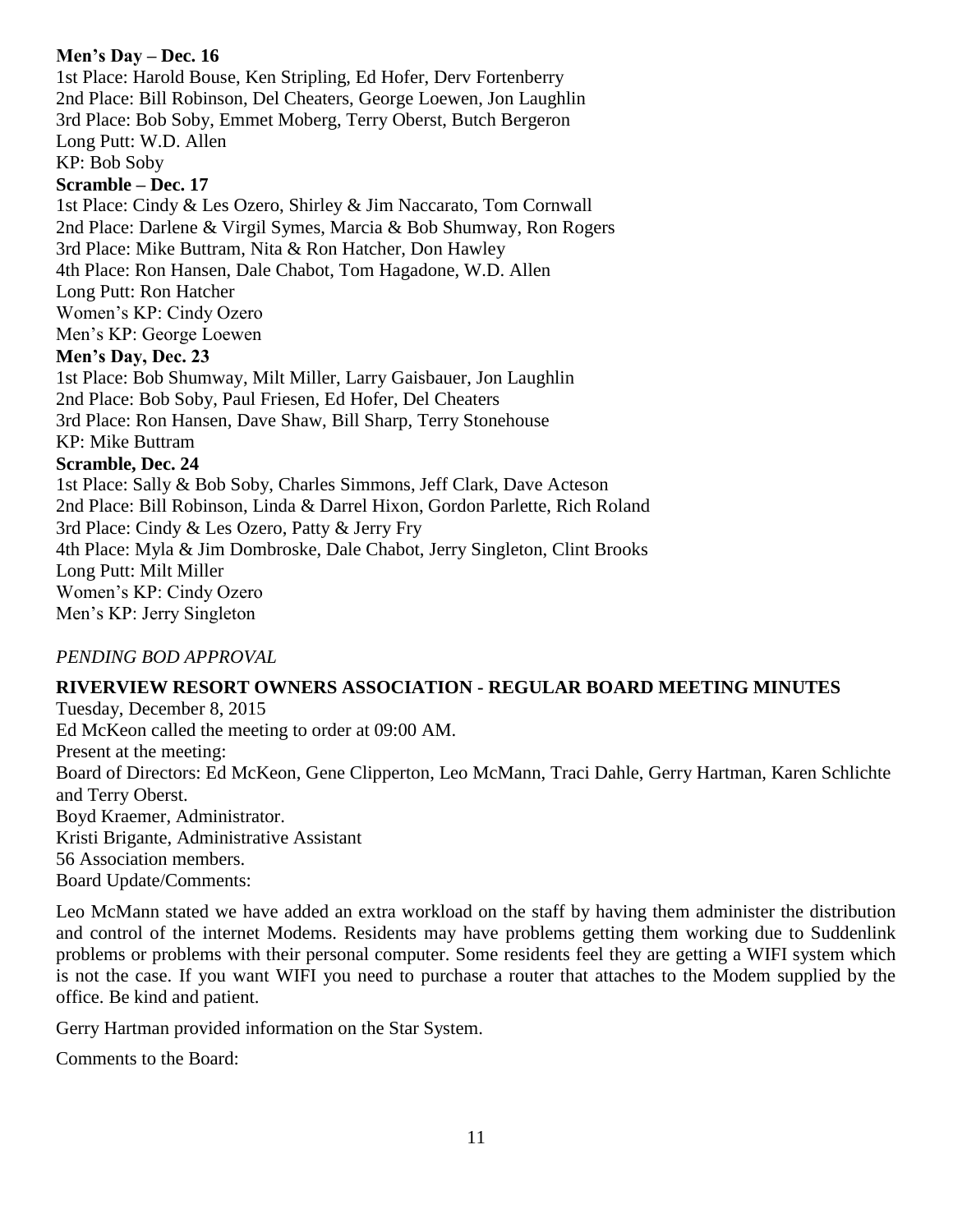John Montgomery, Lot 201, announced the Racquet Club is hosting a tennis match with Kingman – 6 matches starting at 3pm on Thursday December 10, 2015.

Faye Owings, Lot 471, noted the Reserve Fund is down from a high of over a million dollars. Need to get this restored so we can keep improving the Association.

Mike Merryman, Lot 122, addressed the proposed changes to the General Rules. He is in favor of allowing guests in the park, he does not support the recommended changes, does not support limiting lawn ornaments.

Nancy Willson, Lot 247, did not support limiting the use of the Racquet Courts.

Mark Young, Lot 414, discussed issues with the document that was distributed concerning Lot 189 – the owner has put his lot up for sale. He stated some people claim Lot 268 should be sold as a vacant lot and the structures on the lot should be removed. This has no merit. He also wants the ACC to inspect lots when the lots are first listed and also wants personnel on the ACC to be friendlier.

John Montgomery, Lot 201, stated the property that Mark Young was trying to sell was on the PUE.

Angela Howe, Lot 65, stated this was an RV park in the beginning and is now primary homes for many residents. She feels the ACC is doing a good job enforcing rules fairly.

Bruce Knutson, Lot 121, said he had to do his own investigation on lots – he looked at many properties before buying and passed on many properties due to issues. He feels Realtors should do the investigating and pass the information on to buyers.

Fran Harris, Lot 99, referenced the Arizona State Statutes – there is no obligation to list any violations over six (6) years old.

Correspondence:

None

Reports:

Administrator Boyd Kraemer reported:

Golf Course pond aerator #3 should be installed December 7-8. Parts for Aerator #2 were ordered with 1-2 weeks for delivery.)

Entrance Gate Landscaping scheduled for this week Wednesday as well as the concrete work at the east Dog Park area parking area:

Bullhead City Engineering Department was contacted in reference to a recent newspaper article regarding the improvement of Goldrush to North Oatman Road. The Administrator will be meeting with City staff to investigate as to any traffic or construction implications for the Resort.

Thanks to our many volunteers, the golf cart improvement project is well underway to completion. A nonworking refrigerator in the Pro Shop kitchen area will also be replaced shortly.

Residents not using the coupon books for Association monthly dues payment should contact the administrative office no later than this Friday at 4pm. We do not want to print and mail booklets that are not going to be used to save printing/mailing costs. Your cooperation is appreciated.

With pending Board approval, the office hours will change from 7:30am to 4:00pm with lunch closure from 12:00-12:30 in an effort to better serve the residents in the middle of the day.

Treasurer Report reported by Karen Schlichte.

Because the Board meeting is so early in December and because of the holiday the November month end reports are not available. My report will be included in the January newsletter.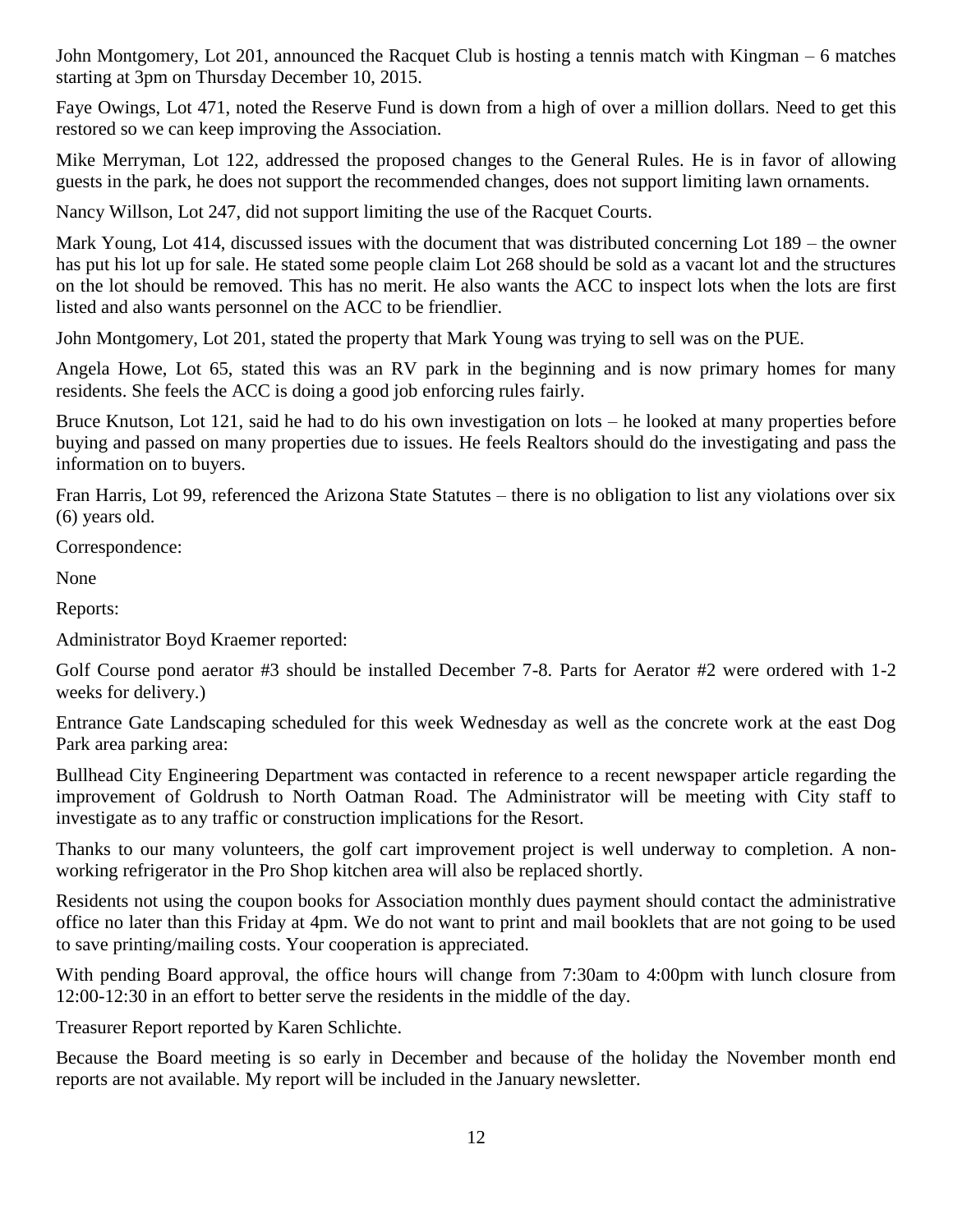I do have a balance for our Reserve. Adding our monthly assessment and interest of \$11,463 and payments for the golf course equipment of \$2,616 and payment for the bobcat of \$1,844 our balance is \$681,592.

The Finance Committee made a recommendation to move \$20,000 from the RV storage checking account and \$60,000 from the Golf Course credit card checking account to the operating account. This is done once a year at year end.

The 2016 budget has been mailed out and those who are in the resort please check your in-house mailbox for the report. The monthly assessment was increased to \$180. \$159 will go to the operating account and \$21 will go to the Reserve account. With this increase going to the Reserve account the annual assessment will be \$175,644. We have budgeted expenses of \$141,020.

I always like to remind everyone a budget is an estimate of our income and expenses and not set in concrete. We can never estimate exactly even though we would like to.

May the joys and blessings of the holiday season be yours throughout the New Year! Please stay healthy as well.

The Finance Committee needs members so if you have a financial background please consider signing up for this important committee.

Committee Reports

Ken Dahle, Lot 424, Proshop Committee:

We had another successful BBQ on November 29th with 212 people attending, thanks to all the volunteers who make this happen. There were 3 50/50 winners and 4 winners in the "Putt Off". 1st place Dave Shaw, 2nd place Pat Matlock, 3rd place Cindy Ozero and 4th place Mike Ritz.

Our next BBQ will be held on December 11th; please purchase tickets early so we can get a head count for food.

Jerry Fry and his crew are finishing up the placement of Decomposed Granite on the cart paths and will be done shortly, Thanks Jerry and your crew.

The HOA and Activities Committee replaced 24 of the broken chairs in the Pro Shop Lounge, thank you.

Brian Graham and his crew will be installing the "Yard Markers" paid for through fund raisers and private donations, another thank you.

Carol Johnson, Lot 94, encouraged everyone to buy and wear name tags.

Dean Willson, Lot 247, announced the annual barranca cleanup is scheduled for January 15, 2016 – lunch following the cleanup will be provided at the Proshop.

Traci Dahle reported for the Activities Committee - the Sun Room floor should be done this week end.

Approval of the Agenda:

Gene Clipperton moved and Terry Oberst seconded the approval of the agenda.

Approval of the Consent Agenda:

The consent agenda included the Approval of the following:

Minutes of November 17, 2015 Regular Board Meeting

15.12.12 Adding Sherry Oberst to the Election Committee

Karen Schlichte moved and Gene Clipperton seconded the approval of the consent agenda. Motion passed unanimously.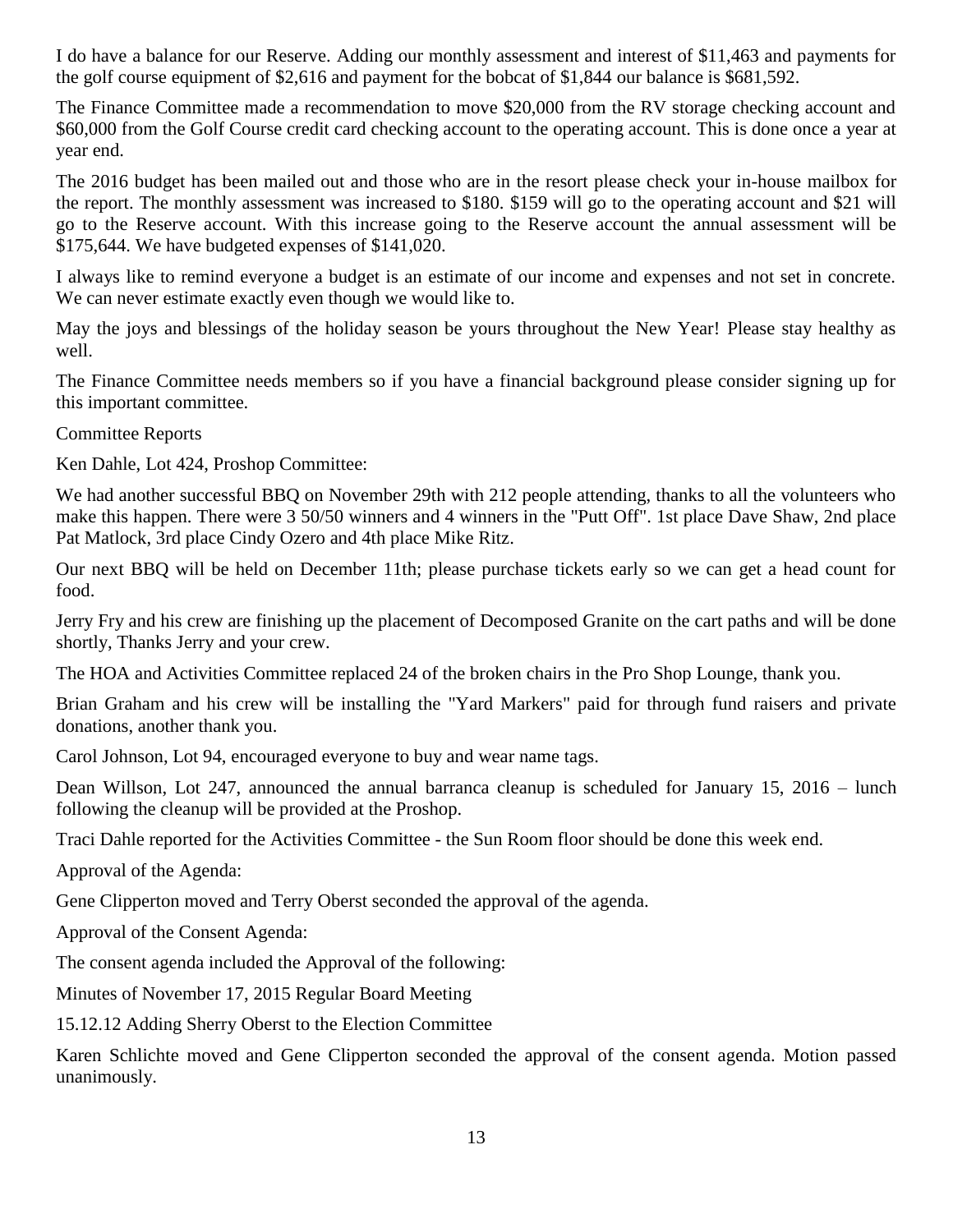Unfinished Business:

None

New Business:

Agenda Item #15.12.01 Leo McMann moved and Gene Clipperton seconded to approve the Association remove the stump on Lot 150 and replace it with a new Palm Tree at a cost not to exceed \$400. Motion failed with Leo McMann in favor.

Agenda Item #15.12.02 Leo McMann moved and Gene Clipperton seconded to approve the disposal of three surplus used couches by sealed bid to the highest bidder. Motion passed unanimously.

Agenda Item #15.12.03 Ed McKeon moved and Gene Clipperton seconded to approve the revised General Rules. Had a lot of discussion from Board members and residents. No one was in agreement with the proposed changes. It was recommended this agenda item NOT be passed and a task force be set up with workshops where all residents could provide input. Motion failed unanimously.

Agenda Item #15.12.04 Karen Schlichte moved and Gene Clipperton seconded to approve charging residents who do not use direct debit \$6.00 for the printing and mailing out of coupon books. Motion passed unanimously

Agenda Item #15.12.05 Ed McKeon moved and Karen Schlichte seconded to approve the 2016 Holiday Schedule. Holidays for 2016 will be New Year's day Jan 1; Memorial Day May 30; Independence Day July 4; Labor Day September 5; Thanksgiving and day after Thanksgiving November 24, 25; Friday before Christmas Eve Day and day after Christmas Day December 23, 26; day before New Year's Eve Day December 30. Motion passed unanimously.

Agenda Item #15.12.06 Leo McMann moved and Terry Oberst seconded to approve the Ballot Procedure document as prepared by the Election Committee. Motion passed unanimously.

Agenda Item #15.12.07 Leo McMann moved and Karen Schlichte seconded to approve the Annual Meeting Procedure document as prepared by the Election Committee. Motion passed unanimously.

Agenda Item #15.12.08 Leo McMann moved and Ed McKeon seconded to approve the Election Committee Policy as prepared by the Election Committee. Motion passed unanimously.

Agenda Item #15.12.09 Ed McKeon moved and Gene Clipperton seconded to approve the Administrators 2016 Work Plan. Motion passed unanimously.

Agenda Item #15.12.10 Karen Schlichte moved and Gene Clipperton seconded to approve the Administrator proceed with the selling of Lot 156. Motion passed unanimously.

Agenda Item #15.12.11 Karen Schlichte moved and Terry Oberst seconded to approve changing the Administrative Office hours to 7:30am-4:00pm with lunch closure from 12 noon -12:30pm, effective 12/10/15. Motion passed unanimously.

Director's Comments:

Ed McKeon and Traci Dahle wished everyone a safe and happy holiday.

Karen Schlichte - Now that we have more residents in the resort I would like to mention again the importance of those who live along the barranca to have motion lights placed in back of their homes. We hope this will defer break-ins and keep the wild animals away. The Bobcat has been seen in the barranca and walking along the back yard of lot 259, and along that area. These lights can be bought at Lowes or Home Depot for about \$20. They are solar/wireless lights. Then be sure to leave them on. Please remind your neighbor and let's not have any more break-in problems like we did this last summer.

A gentle reminder that you must take your recycle out of the bag, it must be loose or the bag will be thrown away once it makes the recycle area because a closed bag is considered unsafe. Please break down your boxes!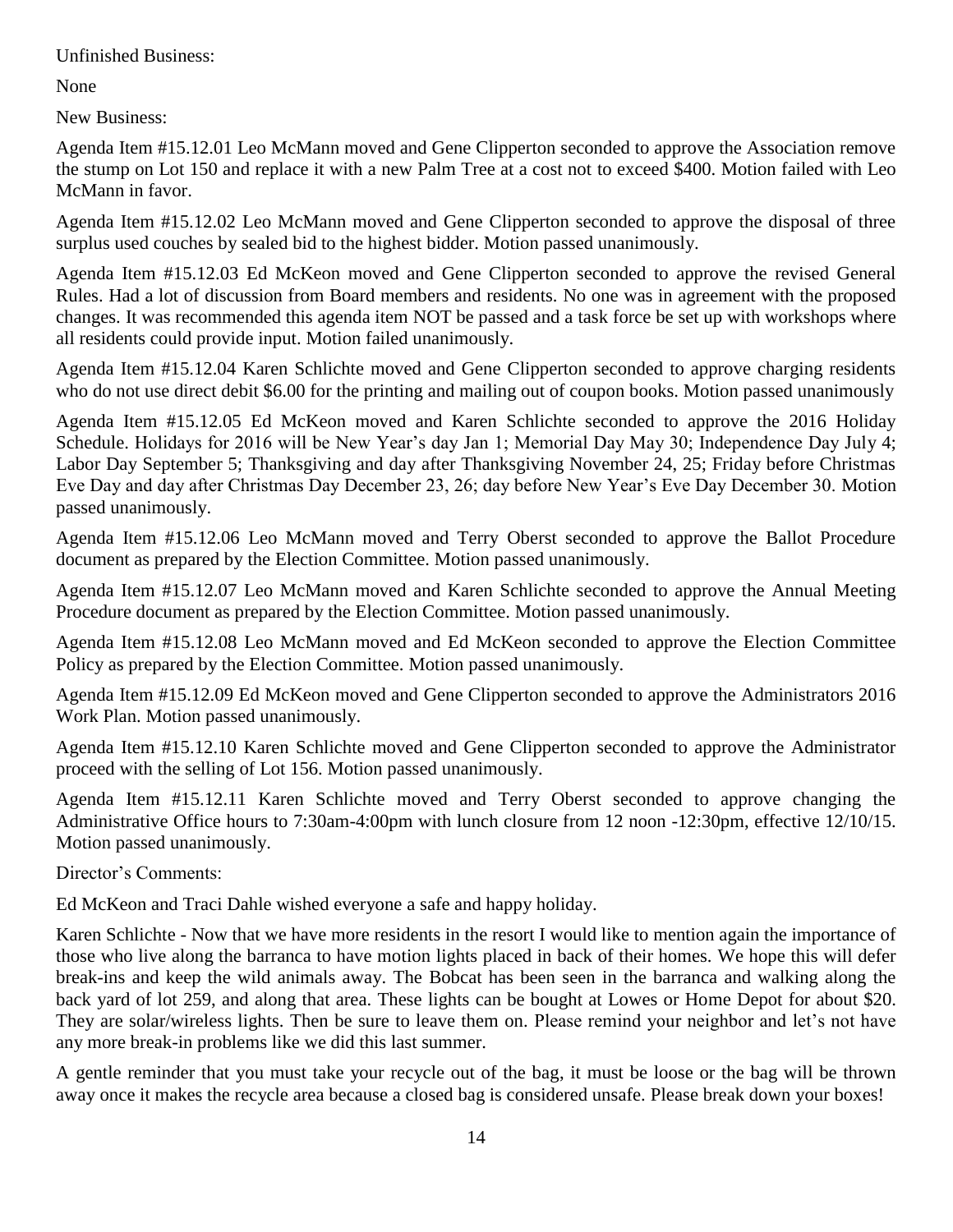Executive Session:

Adjourned to executive session at 10:41.

Adjournment:

Karen Schlichte moved and Traci Dahle seconded, to adjourn the meeting at 11:05 AM. The meeting was adjourned.

Minutes attested to and respectfully submitted by: *Leo McMann, Association Secretary.*